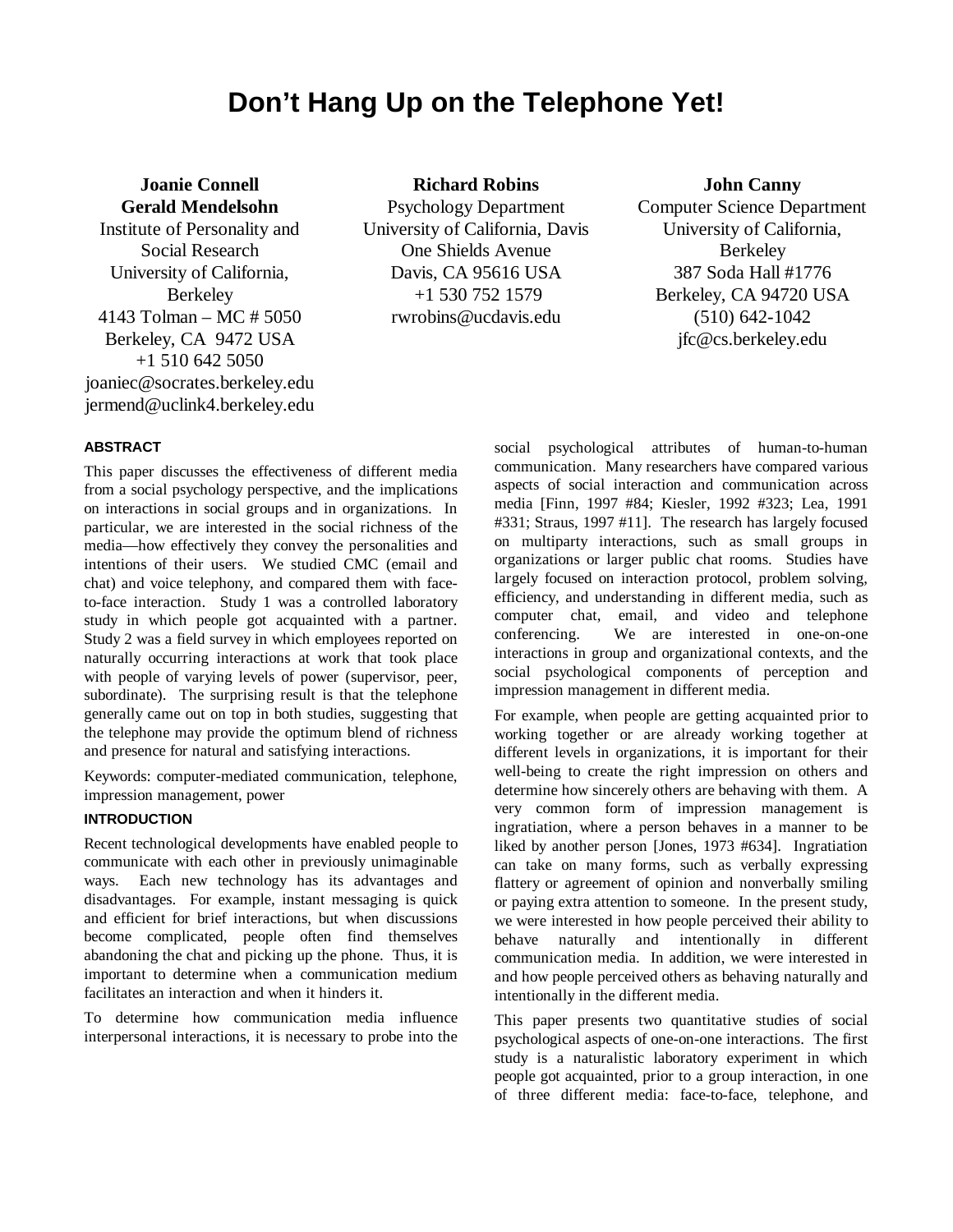computer chat. The second study is a field survey in which employees at a company reported on business interactions with supervisors, peers, and subordinates in three different media: face-to-face, telephone, and email. In this study, we were interested in whether the laboratory results of perceptions of behavioral intent would replicate, and whether supervisors and subordinates would react to the media differently.

# **How Do Communication Media Differ?**

#### Media Richness

According to Daft and Lengel (1986), information richness is defined as:

The ability of information to change understanding within a time interval. Communication transactions that can overcome different frames of reference or clarify ambiguous issues to change understanding in a timely manner are considered rich. Communications that require a long time to enable understanding or that cannot overcome different perspectives are lower in richness. In a sense, richness pertains to the learning capacity of a communication. (p. 560)

According to the theory, media richness is a function of: (1) the medium's capacity for immediate feedback; (2) the number of cues and channels available; (3) language variety; and (4) the degree to which attention is personally focused on the recipient, him/herself. In order of decreasing richness, the media classifications are: face-toface (FTF), video, telephone, computer-mediated communication (CMC), addressed written communication, unaddressed written communication, and formal numeric text (see also Rice, 1992).

The current research focuses on the second component of media richness: the number of channels. The two studies described herein compare face-to-face (FTF), telephone, and computer-mediated communication (CMC) implemented both as chat and email. In all cases, the interactions are consistent in language variety and personal focus in the sense that they are one-on-one interactions using natural language. They also consistently enable immediate feedback, except for the case of email. Thus, in this paper, richness refers principally to the context of how the number of communication channels affects social processes.

#### Social Presence

Social presence theory (Short et al., 1976) was developed in the context of telecommunications and describes a communication medium by the degree to which it conveys the physical presence of the communicating participants. Presence includes verbal cues, such as timing, pause, inflection, and nonverbal cues, such as facial expression, gaze, posture, and physical distance. Social presence is

often measured by the "personalness" or "warmth" of the medium or by the appropriateness of its use for a particular task (Johansen, 1977; Reid, 1977; Rice, 1992). According to this theory, nonverbal cues play a significant role in social presence; therefore, people interacting in CMCs would be lower in presence than if they were interacting via telephone and people communicating via telephone would be lower in presence than if they were FTF. Thus, communication media vary in the extent to which they can transmit both a person's message and personal qualities.

### **How Might Impression Management Differ Across Communication Media?**

Less rich media provide fewer communication channels and less social presence, potentially reducing both the pressure for people to ingratiate and the feedback they receive on ingratiation attempts. For example, a subordinate might not feel the power differences between him and his supervisor as strongly when talking to him on the telephone compared to in his office. At the same time, if he tries to flatter his supervisor on the phone, he may not be able to tell if the supervisor appreciated it or not. Communication media influence three psychological factors that contribute to impression management: selfawareness, inhibition, and responsiveness.

# Self-awareness

People can be both publicly and privately self-aware (Buss, 1980; Carver & Scheier, 1981). When people are publicly self-aware, they are focused on how they appear to others and that often leads to a feeling of discomfort (Carver & Scheier, 1981). People become publicly self-aware when others are either looking at them or demonstratively ignoring them, or if they are somehow given feedback as to how they appear to others, for example by seeing themselves in a full-length mirror or by being recorded by a television camera (Davis & Franzoi, 1991).

When people are privately self-aware, they experience both an intensification of emotion (either positive or negative, depending on the context) and a deeper understanding of their internal thoughts and feelings (Buss, 1980). People become privately self-aware when their attention is directed inward, for instance through meditation, writing in a diary, or by seeing themselves in a small mirror—just enough of a glimpse to think of oneself without becoming publicly self-aware (Davis & Franzoi, 1991).

Chat and email programs have the feature that they scroll down a message as it is read or written, continuously keeping visible the most recent screen full of text. A consequence of continuous recording is that the computer screen acts, in effect, as a mirror, making oneself more salient during the interaction (Connell, Robins, & Mendelsohn, 1998). The "mirror effect" has direct implications on attentional focus in terms of selfawareness. The mirror effect, coupled with decreased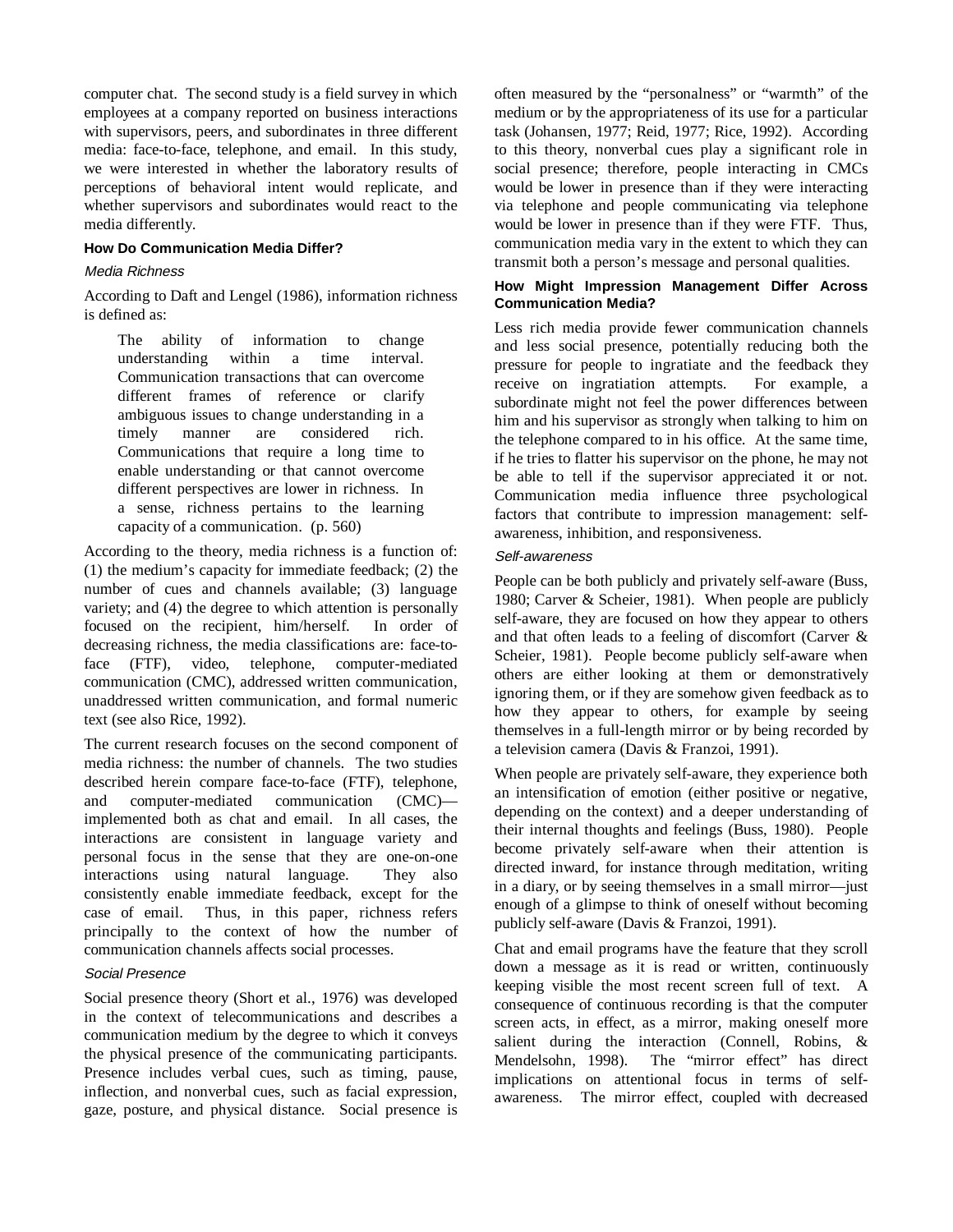social presence of others in CMCs, may provide just enough of a glimpse of one's own behavior to become privately self-aware without becoming publicly self-aware. Some evidence exists to support this hypothesis. In an experiment involving group choice-dilemma discussions, CMC participants rated themselves as being more privately self-aware during the discussions than FTF participants (Matheson & Zanna, 1988).

# Inhibition

Numerous studies show higher levels of uninhibited behavior in CMC, including increased intimacy and flaming (for reviews see Kiesler & Sproull, 1992; Matheson & Zanna, 1990; Walther & Burgoon, 1992; Kiesler, Siegel, & McGuire, 1984). Both self-awareness and media richness theory can be used in conjunction to predict that people self-regulate less, behave with less inhibition, and temper their opinions and beliefs less in CMCs. Studies of small group interactions in CMCs generate support for this proposition in the form of lack of conformity. Studies of small groups generally show a decrease in conformity in CMCs due to diminished normative pressure (see review by Bordia, 1997). For instance, Smilowitz and his colleagues (1988) found less conformity in their computerized replication of the Asch conformity study. Experimental studies also show that people tend to flame and self-disclose more in CMCs (Lea, O'Shea, Fung, & Spears, 1992; Walther & Burgoon, 1992). However, as Straus (1997) notes, the overall frequency of negative outbursts is not great in these studies, especially in simulated organizational contexts in which regulation would be expected to be higher than, say, in a teenage-dominated chat room.

#### Responsiveness

Influence and ingratiation depend on reading another's responses to see if one is having an impact on the other person and, if not, to vary one's approach (Jones & Wortman, 1973). Communicating feedback in response to a person's behavior is also referred to as "backchanneling." If the cues are missing or if the delay is too great, influencing and ingratiating attempts may have to turn from the subtle to the explicit or be abandoned altogether. For example, without any feedback on the success of ingratiation attempts, people may overshoot in less rich media, injecting more flowery praise into their verbal communications and failing to commit to a position for fear it may be the wrong one. On the other hand, if people are afraid of being misunderstood or found out, they may do away with ingratiation and verbalize their positions more directly. In any case, the lack of responsiveness from disembodied recipients makes behavior more difficult to regulate in the less rich media.

#### **Summary**

Two important aspects of communication media affect impression management: (1) with fewer incoming social cues, public self-awareness and the tendency to regulate one's own behavior are reduced, and (2) with fewer outgoing social cues, a person's ability to control how his/her behavior comes across to others is reduced. In other words, communication media affect people's behavioral intent. Less rich media allow people to express themselves with less inhibition, yet they impede people from expressing themselves as they intend to. As a result, it is difficult to predict whether people will behave more as they intend to because they are less inhibited, or whether they will report behaving less as they intend to because they are not able to express what they want to. In addition, whereas people are expected to act like themselves to a greater extent in less rich media, they might be less able to and therefore be less satisfied with their success at getting their message across to their interaction partners.

#### **Studies and limitations paragraph?**

# **STUDY 1: LABORATORY STUDY OF GETTING ACQUAINTED**

#### **Overview**

The participants interacted in one of three conditions: face-to-face, telephone, or computer chat. Experimental sessions were conducted in groups of four. Each participant engaged in a dyadic "getting acquainted" conversation with each of the other three participants, as a predecessor to a group activity. After all three conversations had been completed, participants rated how they perceived both their own and their partners' behavioral intent (sincerity, intentionality, and satisfaction with behavior).

# **Participants**

Two hundred and eighty undergraduate students participated to fulfill a course requirement; 120 participants (56% women) were in the face-to-face condition, 80 (59% women) were in the telephone condition, and 80 (61% women) were in the computer condition. Participants were recruited in groups of four. Sign-up sheets for the experiment specified that people volunteering for the same session should not be acquainted with one another.

# **Procedure**

When participants arrived, they were instructed that they would get acquainted with each other, then participate in a group discussion, and that all discussions would be recorded. Once consent forms were collected, participants were randomly divided into pairs and each pair was taken to a separate room (for the face-to-face condition) or pair of rooms (for the telephone and computer conditions). In the face-to-face condition, the experimenter seated the participants in facing chairs and turned on a video camera to record the conversation. Participants were told that they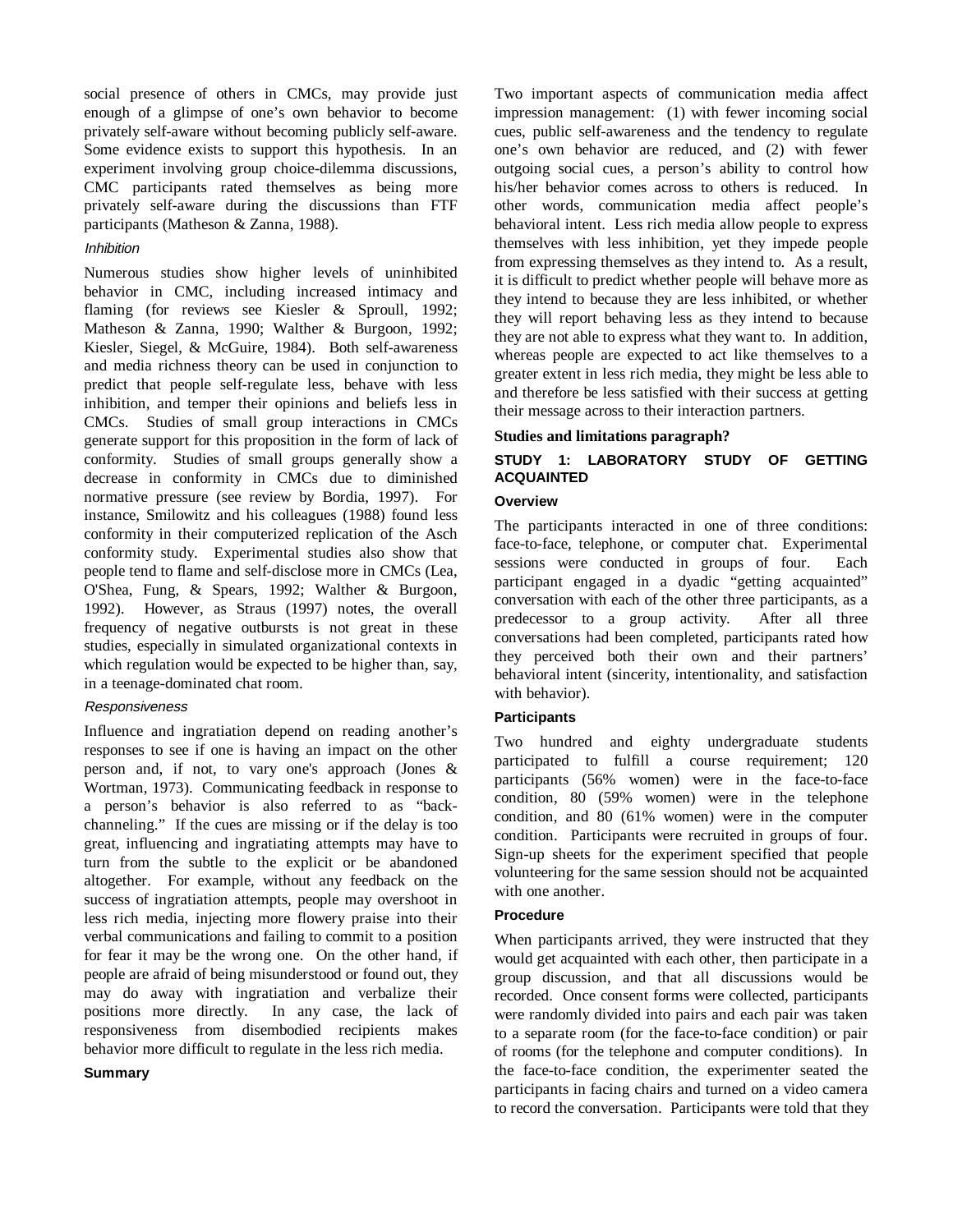had five minutes to get acquainted and that they could talk about anything they wanted. Exactly five minutes later, the experimenter returned to the room and instructed them to stop. Participants repeated this procedure with a second and then a third partner. Then they completed ratings of intent, and so on, individually, for all three conversations. Finally, they participated in the group discussion.

In the computer-mediated condition, participants were seated in separate rooms, each with his or her own computer. Participants were instructed that anything they typed on the screen would appear on their partner's screen and vice versa; they were further instructed that, in each pair, one participant's computer had the "caps lock" key set to help them discern who was typing, as the text from both participants was sent to the same window.<sup>1</sup> The computer chat program was instantaneous and it allowed participants to interrupt each other and type simultaneously, similar to face-to-face and telephone conversations. In the computer condition, participants were given ten minutes to get acquainted rather than five. Consistent with previous studies on the two forms of communication (Bordia, 1997; Siegel et al., 1986) and our own pilot study, we found that it took approximately twice as long on the computer, compared to face-to-face, to communicate the same amount of material. Thus, to make the two conditions equivalent in terms of the acquaintance process, we allowed participants to interact twice as long in the computer condition. Participants were therefore told that they had ten minutes to get acquainted. In all other respects, they followed the same procedure as in the faceto-face condition.

Participants in the telephone condition were seated in separate rooms, each with his or her own telephone, and they communicated in pairs via telephone. The participants were instructed that as soon as they both picked up the telephone receivers, a connection would be made and they could begin conversing. Participants followed the same procedure as in the face-to-face condition.

# **Measures**

 $\overline{a}$ 

Participants made three judgments about themselves intentionality, sincerity, and satisfaction. The exact wording of the questions was: "To what extent did you act the way you intended to;" "To what extent did you act like yourself, the way you really are, with each of your conversation partners;" and "How satisfied are you with the way that you acted during each conversation?" Participants also made two judgments about their partners—intentionality and sincerity. The questions

were: "To what extent did each of your partners appear to be acting the way he/she intended to;" and "To what extent did each of your partners appear to be acting sincerely, the way he/she really is?" All of the ratings were made on a 9-point scale, ranging from 1 "not at all" to 9 "very much."

# **Results**

Figure 1 shows mean self and partner ratings of intentionality, sincerity, and satisfaction as a function of communication medium. To compare the ratings across the three media, we used the standard method for analysis of experimental designs in psychology—analyses of variance (ANOVA) [Keppel, 1989 #774]. We conducted ANOVA examining the effects of communication medium on the three dependent variables, separately for self and partner ratings (the dependent variables were averaged across the three conversations unless otherwise noted).

As Figure 1a shows, there was a fairly linear pattern of means across media for sincerity. People reported acting more like themselves via telephone,  $F(1, 199) = 4.69$ ,  $p <$ .01, and computer chat,  $F(1, 199) = 9.74$ ,  $p < .01$  than face-to-face. However, people did not act significantly more like themselves in computer chats than in telephone conversations,  $F(1, 159) < 1$ . The same pattern held for partner ratings. People rated partners as acting more like themselves via telephone,  $F(1, 199) = 4.67$ ,  $p < .05$ , and computer chat,  $F(1, 199) = 6.68 \text{ p} < .05$ , than face-to-face. They did not rate partners as acting significantly more like themselves in computer chats than in telephone conversations,  $F(1, 159) < 1$ .

As Figure 1b shows, people reported behaving as they intended to most in telephone conversations. In particular, people behaved more as they intended to via telephone than face-to-face,  $F(1, 199) = 6.52$ ,  $p < .05$ . Computer chats were not significantly different from either face-toface or telephone. The pattern was the same for partners. People rated their partners as behaving more as they intended to via telephone than face-to-face,  $F(1, 199) =$ 9.25,  $p < .01$ , and computer chats were not significantly different from either face-to-face or telephone.

The pattern for satisfaction with behavior was similar to that found for intentionality. People were most satisfied with their behavior in telephone conversations. Specifically, people were more satisfied with their behavior in telephone conversations than in both face-to-face, F(1, 199) = 9.82,  $p < .01$ , and computer chat conversations,  $F(1, 159) = 6.04$ , p < .05.

#### **Summary and Conclusions**

People acted more like themselves in both telephone conversations and computer chats than face-to-face conversations. Theoretically, this occurred because less rich media allow people to express themselves with less inhibition. In contrast, participants acted more intentionally and were more satisfied with their behavior

<sup>1</sup> During the discussion of the medium effects in the debriefing sessions, participants did not report any limitations from writing entirely in capital letters.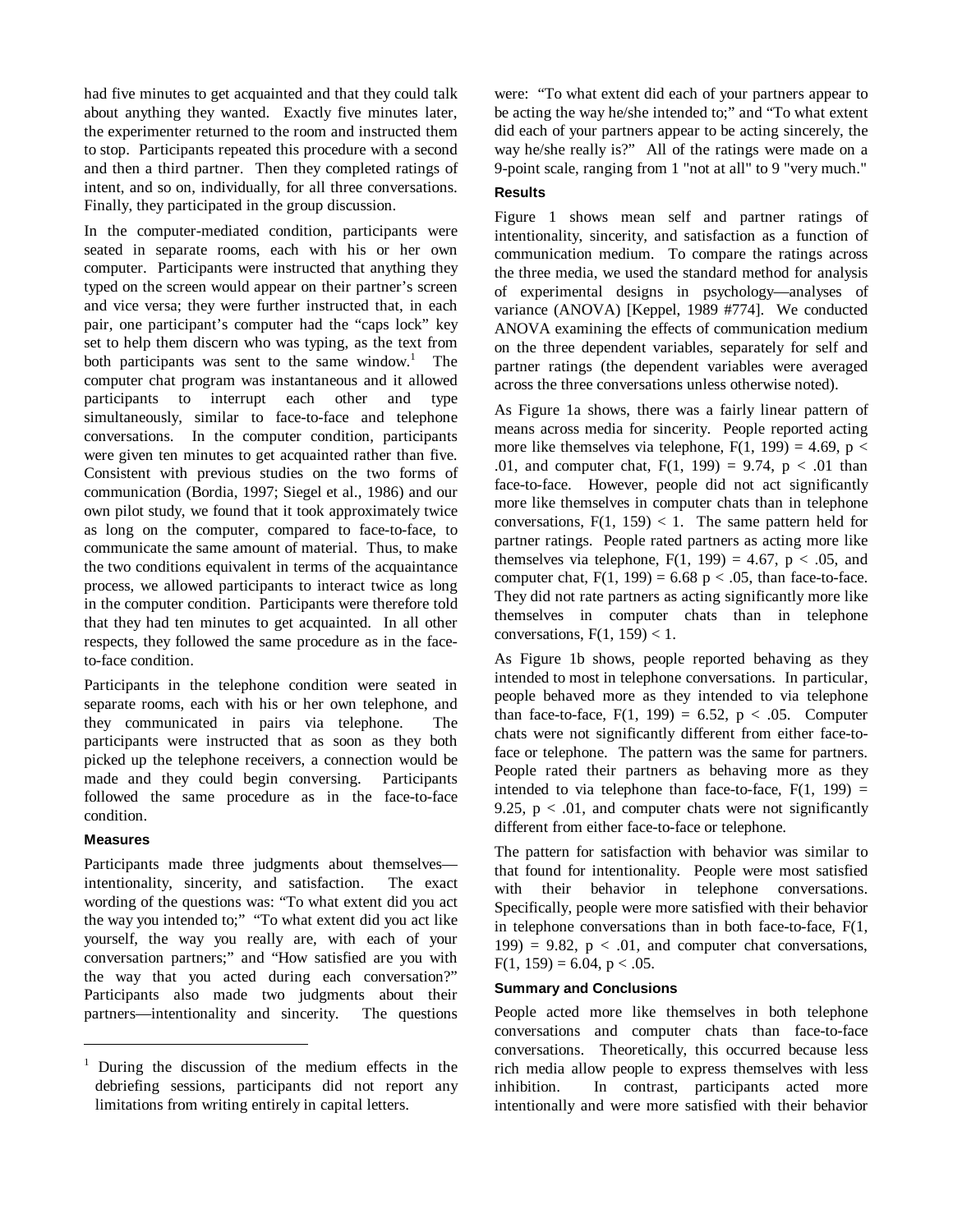in telephone conversations than both face-to-face and computer chat conversations. Theoretically, this can be explained as removing a certain amount of the nonverbal cues frees people from public pressures and allows them to act more as they intend to, but removing too many nonverbal cues actually impedes people's ability to act as they intend to. In other words, people are enabled to passively behave more like themselves in less rich media, but they are less able to actively behave as they intend to.

In sum, there is evidence that communication medium influenced people's attempts to manage their behavior. Counter to predictions derived from media richness and social presence theories, some of the patterns were not linear. Specifically, people reported being most intentional and satisfied with their behavior in telephone interactions. The most plausible explanation for this pattern is that telephone communications are rich enough to allow complex expression yet lean enough to reduce people's public self-awareness.

Of course, the generalizability of these results is limited by the situation and variables measured. More research needs to be conducted to fully test and explain these patterns of behavior. To begin with, do these patterns hold in real world situations? Much of HCI and CSCW research has focused on applying knowledge to workplace environments. Therefore, it is important to determine whether these results generalize to the workplace. To do this, we conducted a field study that addressed similar questions to the laboratory study. In addition, we added another variable that is relevant to the workplace—power levels of the employees.

# **STUDY 2: FIELD SURVEY**

The field study was designed to examine the joint and interactive effects of communication medium and power among communicators in a real-world setting. The field survey was conducted in an organizational setting, where power relationships were salient, and tests two main questions: (1) do the findings from Study 1 replicate when on-going relationships exist and people communicate with each other about different things regularly in multiple media; and (2) does communication media have the same affect on the interpersonal behavior of high power individual as it does on lower power individuals?

Power was operationalized as a person's position in the organization relative to his or her interaction partner. In other words, people communicated with either a supervisor (partner is high power, self is low power), a peer (equal power), or a subordinate (partner is low power, self is high power). As the literature (Jones & Wortman, 1973; Rosenfeld et al., 1995) and everyday life suggest, low power people tend to ingratiate more than high and equal power people do. In addition, high and low power people are expected to react differently to different

communication media. Specifically, because high power people are assumed already to have greater freedom to act like themselves, communication medium is predicted to influence low power people's behavior more.

# **Method**

The field survey was conducted at a public utility company in the San Francisco Bay area and had a parallel design to the laboratory experiment. Similar to the laboratory experiment, participants interacted in one of three communication media: face-to-face, telephone, and computer. The computer condition was email, rather than chat, because employees in the organization regularly used email, but not chat, and we wanted to study naturally occurring conversations. A second variable, power, was added to the study by examining conversations with supervisors, peers, and subordinates. Because it was a survey and not an experiment, participants were asked to recall "the most recent significant interaction" with each of these people, i.e., a supervisor, a peer, and a subordinate. Participants rated the same facets of behavioral intent as in the laboratory study, plus two social behaviors—dominance and agreeableness.

# **Participants**

Two hundred employees in the organization were asked to complete the survey, of which 142 responded. A total of 133 reported on interactions with supervisors, 142 reported on interactions with peers, and 93 reported on interactions with subordinates. Therefore, because of missing data, the total number of participants will vary in subsequent analyses, and will be lowest in tests involving ratings of subordinates. Sixty seven percent of the sample was male, 33% female. Sixty percent of the sample consisted of employees who were engineers, 23% senior engineers, 6% managers, 5% technical support, and 6% administrators.

# **Procedure**

Participants were asked to anonymously report on their experiences during interactions with three different coworkers: a supervisor ("someone who assigns tasks to you, as a manager, project leader, mentor, etc."), a subordinate ("someone you assign tasks to, as a manager, project leader, mentor, etc. or someone who supports you") and a peer ("a colleague, whom you do not supervise and who does not supervise you"). Participants reported on either face-to-face, telephone, or email exchanges. They were asked to make sure that they initiated at least one of the conversations and that at least one of their conversation partners initiated one. The questions addressed their behaviors and intentions during the interactions, as well as their perceptions of the other's behaviors and intentions, without going into detail about the content of the conversations. Participants were told that their ratings would be confidential and would not be seen by any other employees. Participants had the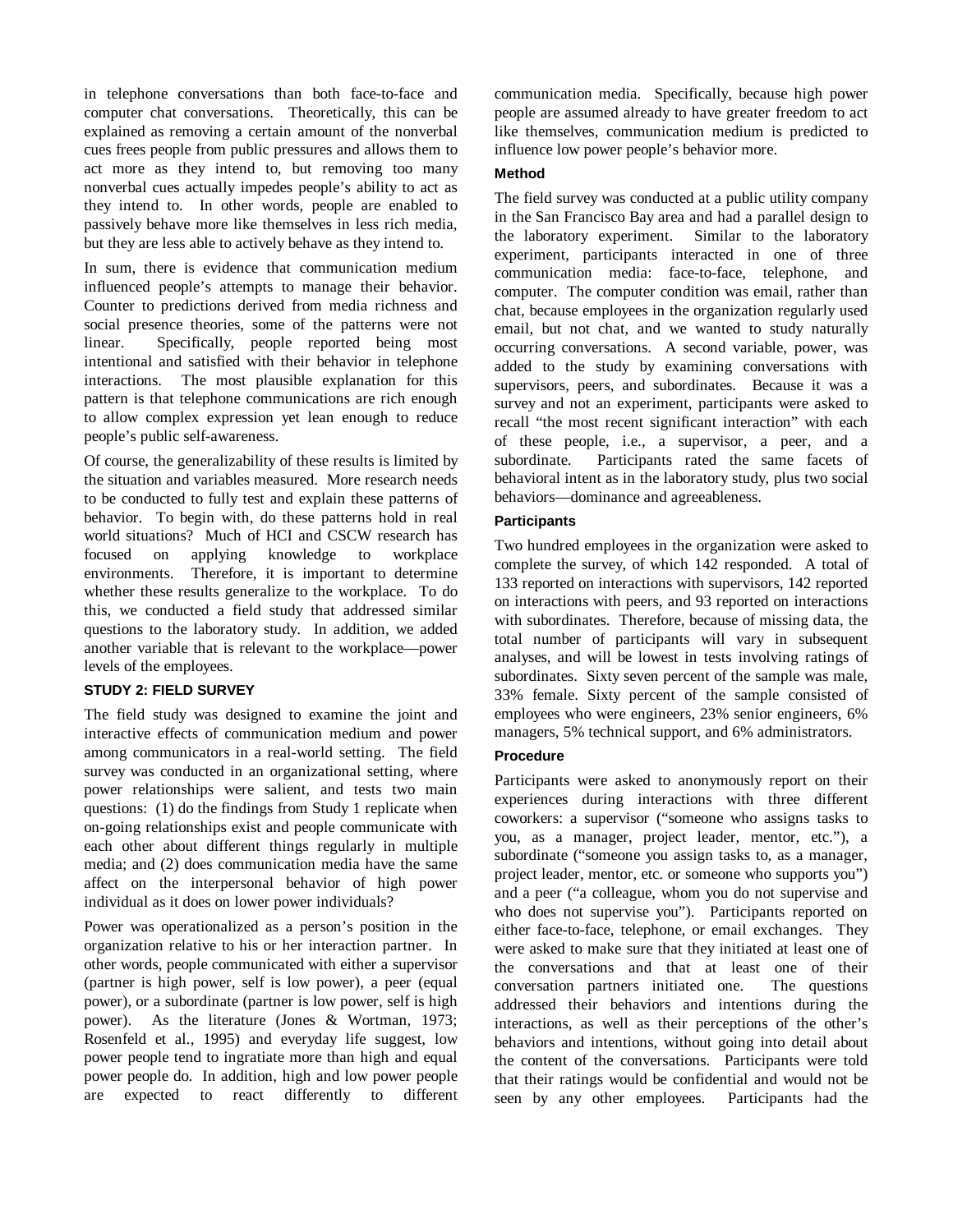opportunity to enter themselves into a lottery to win a prize for filling out the survey.

# **Measures**

Participants made exactly the same ratings of intentionality, sincerity, and satisfaction as in Study 1.

# **Results**

Figure 2 shows mean self and partner ratings of intentionality, sincerity, and satisfaction as a function of communication medium. Means for all three variables were quite high, and were typically over 7.5 on a 9-point scale. These values are higher than for the gettingacquainted conversations, which used the same scale.

There were some differences in sincerity in different communication media. As shown in Figure 2a, on average, people and their partners reported that they behaved most like themselves in telephone conversations. Specifically, there was a trend for people to act like themselves more in telephone interactions than in email interactions,  $F(1, 96) = 3.03$ ,  $p < .10$ . Face-to-face conversations were in between. Similar to self ratings, people described partners as acting significantly more like themselves via telephone than via email,  $F(1, 9) = 4.75$ , p < .05. They also tended to describe partners as acting more like themselves via telephone than face-to-face, F(1, 99) = 3.53,  $p < 0.10$ . In other words, the prediction that people act more like themselves as media richness decreases was only partially supported by the field study. Similar to the laboratory study, people on average behaved more like themselves in telephone conversations than faceto-face, but they acted least like themselves in computermediated conversations. There were no significant differences in how supervisors, peers, and subordinates rated the extent to which they and their partners acted like themselves.

Communication medium did not significantly impact whether people behaved as they intended to, although the pattern of means was similar to the laboratory experiment. Similarly, partner ratings of intentionality were also consistent with the findings from the laboratory study. In particular, people tended to rate partners, on average, as behaving more as they intended to in telephone interactions than face-to-face,  $F(1, 99) = 3.57$ ,  $p < .10$ . Thus, the patterns for self and partner ratings of intentionality across communication media followed the same patterns as ratings of acting like self.

On average, people reported being marginally more satisfied with their behavior in telephone conversations than in email conversations,  $F(1, 96) = 3.61$ ,  $p < .10$ , and face-to-face conversations were in between. In other words, the patterns of results were similar to the patterns in the laboratory study for telephone and computermediated conversations, but not for face-to-face conversations. Furthermore, consistent with expectations,

people were least satisfied in email interactions. There were no statistically significant differences between supervisors' and subordinates' satisfaction with behavior.

# **Summary and Conclusions**

Similar to the laboratory study, employees generally acted most sincerely and intentionally and were most satisfied with their behavior in telephone conversations. The same pattern held for partners. Surprisingly, power did not make a difference. In other words, supervisors, peers, and subordinates showed the same patterns of behavioral intent across communication media. Again, the generalizability of these results is limited by the situation and variables measured. For example, it is well known that the type of task, such as information vs. emotional exchange, influences understanding and satisfaction in mediated communication [Straus, 1994 #190; Whittaker, 1997 #214]. The tasks in this study consisted primarily of information exchange between pairs of individuals in the workplace.

# **DISCUSSION**

The current research addressed whether people actively manage impressions of themselves and perceive others differently in telephone and computer-mediated than in face-to-face communications. The research also examined whether laboratory findings on the effects of variation in communication media would generalize to a less controlled environment, where power differences are present.

The laboratory study (Study 1) showed that communication medium influenced people's attempts to manage their behavior. People reported being most intentional and satisfied with their behavior in telephone interactions. The patterns were similar for people in the field (Study 2), but the effects of media were only marginally significant. The fact that the patterns were similar at all is remarkable, considering that a number of other factors contributed to the behavior in the workplace. To name a few, employees were involved in on-going interactions, had varying levels of power, and had real life consequences to face as a result of the interactions. In addition, it is important to note that power differences did not influence the patterns across media. One explanation for the differences between the results in the lab and the filed is that two different forms of CMC were compared email and chat. It is not clear how email and chat differ psychologically. Media Richness Theory differentiates the two media in terms of immediacy. How this influences the psychological aspects of an interaction would be an interesting area to pursue in future research.

# **The right blend of richness and presence**

The telephone condition was included as an intermediary point along the richness and social presence continua between face-to-face and computer-mediated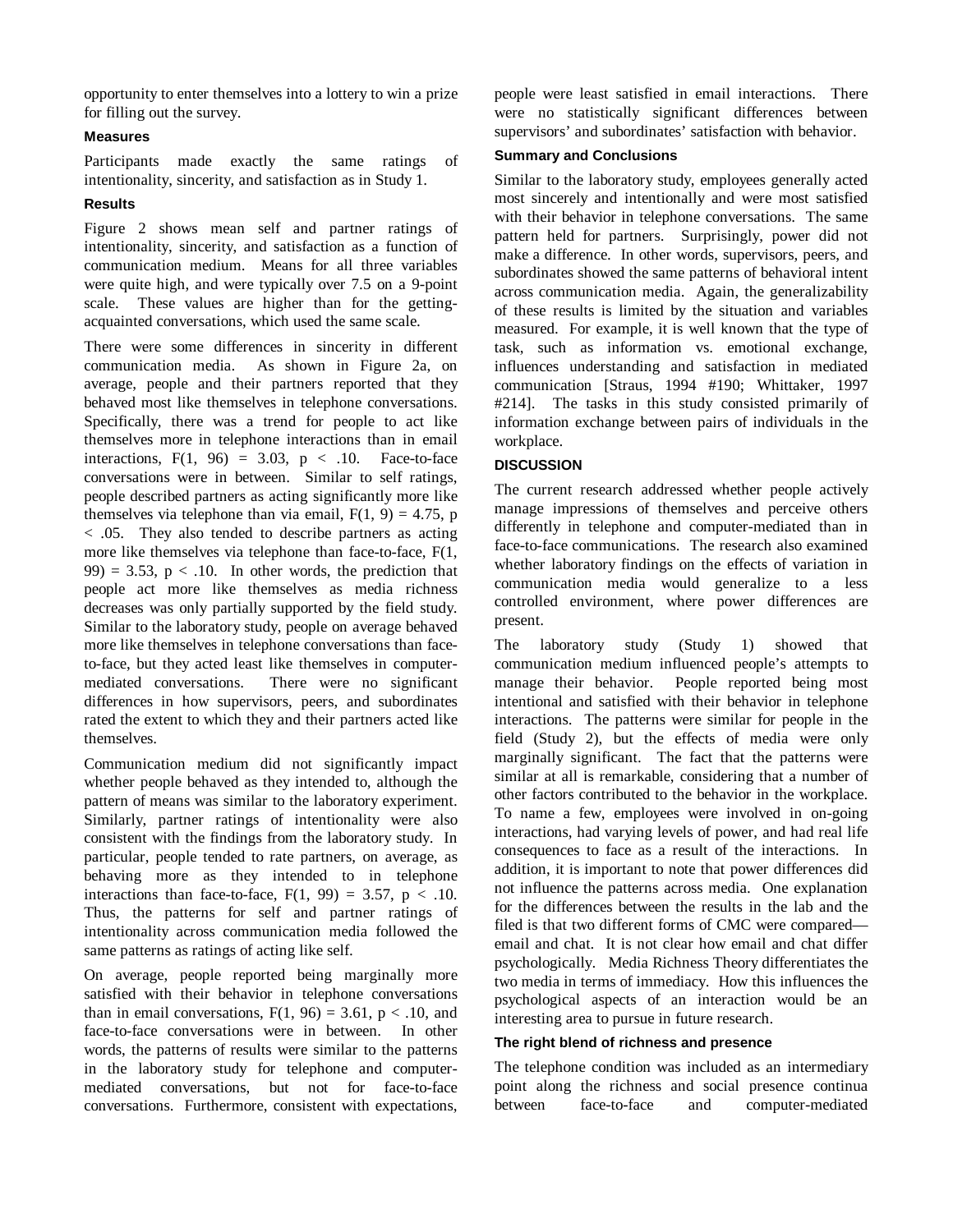communications. However, the results suggest that it ended up taking on a character of its own. Namely, ratings in telephone interactions were higher than ratings in face-to-face and computer-mediated interactions on intentionality and satisfaction. Although these data are not sufficient to suggest that that the telephone is necessarily better than face-to-face or CMC, they do encourage much more complex thinking about the qualities of different media than is commonly done.

For example, in the two situations presented here, the telephone's moderate richness and presence may have created a medium that inspired less inhibition than either of its fully rich or lean counterparts did. The results suggest that moderate presence of others allows one to relax just enough to feel comfortable, and uninhibited and moderate richness allows enough, but not too many, expressive cues to still manage impressions. In psychological terms, less public self-awareness coupled with expressive control and less leakage allows for somewhat uninhibited yet regulated behavior.

To examine how people perceived how naturally and intentionally they and their partners behaved, we asked participants to report on their perceptions of themselves and their partners during the interactions. It would also be important to collect more objective data, such as neutral third party observations and quantitative data on how frequently participants exhibited certain behaviors and discussed certain topics during the conversations. We are currently investigating these types of variables in a variety of situations.

# **Conclusion**

The reported research has highlighted the benefits or the special qualities of the old-fashioned, familiar telephone. While much recent CSCW work has sought greater richness and presence through video, virtual worlds and telepresence, our work suggests that one must examine carefully the amount of richness that is appropriate to the context. The preference for the telephone in both laboratory and workplace experiments suggests that there is some generality to this result. But as for any behavioral study, we acknowledge that the results may be very different with changes to the context. For instance, intuitively face-to-face is preferred for "high-stakes" communication such as persuasion, negotiation and trust building. Most of the business interactions in our study were routine interactions between workers who already knew each other well, and the social interactions in the laboratory were between partners who did not have to interact with each other beyond the study. As Elena Rocco (1998) observed, trust needs to be built at first using a rich medium, but can then be sustained with poor media like email. Daft and Lengel also proposed that less rich media are appropriate for pedantic or un-nuanced communication. Even with these caveats, we believe our

results are surprising. Our criteria measured each medium's effectiveness to communicate personal traits from both sender's and receiver's perspective, which intuition would suggest would be much better served by face-to-face. And the results persisted in routine business interactions that are the norm rather than the exception, suggesting that the bulk of business communication may never require advanced media (beyond the telephone).

In current and future studies, we will explore the social context explicitly. The contexts include persuasion, negotiation, trust building, deception and creative work (group brainstorming). We are including media between the telephone and face-to-face, namely videoconferencing and telepresence. To provide true alternatives to face-toface communications, we need to understand high-stakes contexts, and the effectiveness of various media in those situations.

# **REFERENCES**

Bordia, P. (1997). Face-to-face versus computermediated communication: A synthesis of the experimental literature. Journal of Business Communication, 34(1), 99- 120.

Buss, A. H. (1980). Self-consciousness and social anxiety. San Francisco: Freeman.

Carver, C. S., & Scheier, M. F. (1981). Attention and self-regulation: A control-theory approach to human behavior. New York: Springer-Verlag.

Connell, J. B., Robins, R. W., & Mendelsohn, G. A. (1998). The Cyberbias: Do People Make Causal Attributions Differently in Cyberspace? Paper presented at the Annual Meeting of the American Psychological Association, San Francisco.

Daft, R. L., & Lengel, R. H. (1984). Information richness: a new approach to managerial behavior and organizational design. Research in Organizational Behavior, 6, 191-233.

Daft, R. L., & Lengel, R. H. (1986). Organizational information requirements, media richness and structural design. Management Science, 32, 554-571.

Davis, M. H., & Franzoi, S. L. (1991). Selfawareness and self-conscioussness. In Derlega, Winstead, & Jones (Eds.), Personality .

Johansen, R. (1977). Social evaluations of teleconferencing. Telecommunications Policy, 1(5), 395- 419.

Jones, E. E., & Baumeister, R. F. (1976). The self-monitor looks at the ingratiator. Journal of Personality, 44(4), 654-674.

Jones, E. E., & Wortman, C. (1973). Ingratiation: An attributional approach. Morristown, NJ: General Learning Press.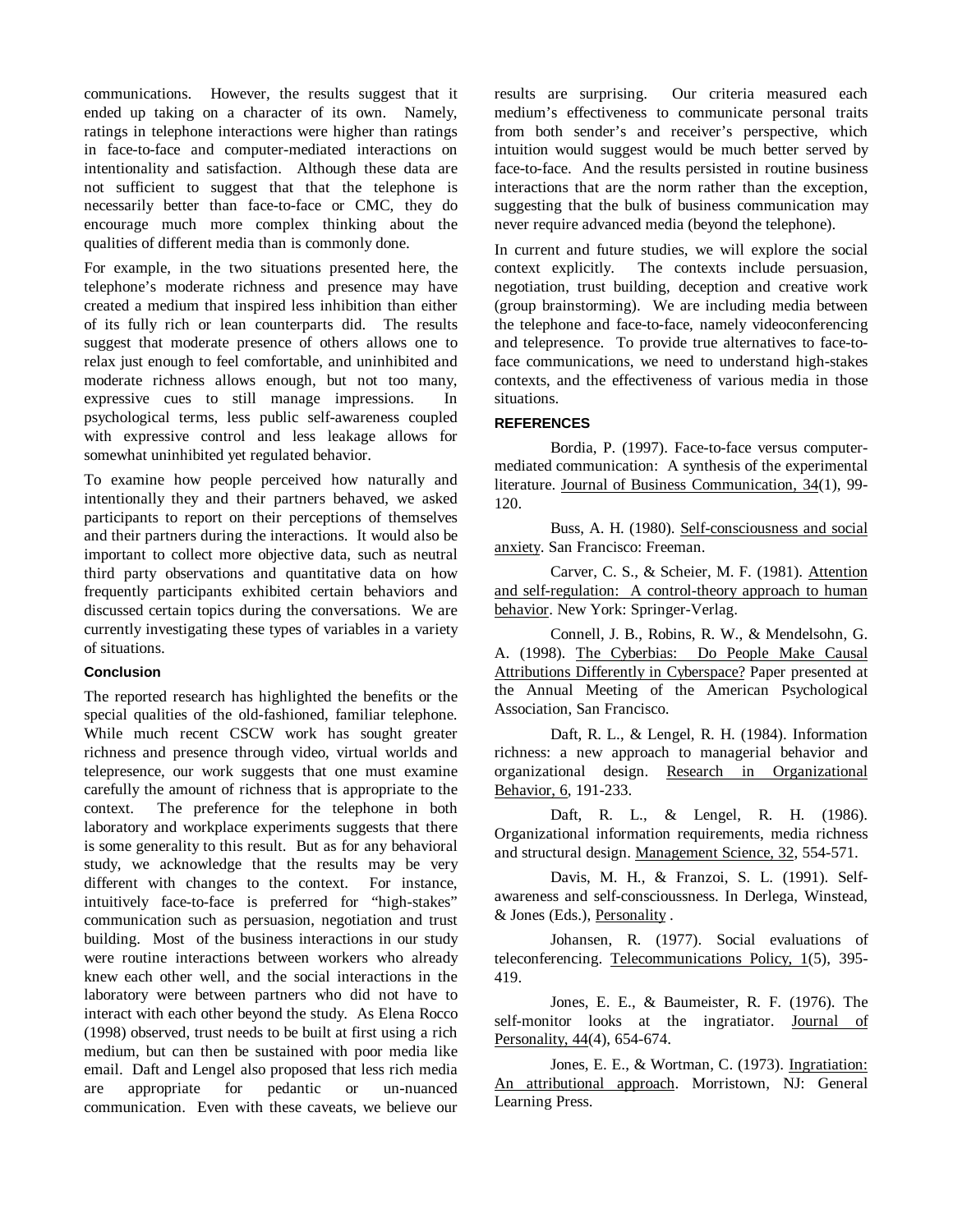Kiesler, S., Siegel, J., & McGuire, T. W. (1984). Social psychological aspects of computer-mediated communication. American Psychologist, 39(10), 1123- 1134.

Kiesler, S., & Sproull, L. (1992). Group decision making and communication technology. Organizational Behavior & Human Decision Processes, 52(1).

Lea, M., O'Shea, T., Fung, P., & Spears, R. (1992). 'Flaming' in computer-mediated communication: Observations, explanations, implications. In L. Martin (Ed.), Contexts of computer-mediated communication. (pp. 89-112): Harvester Wheatsheaf, London, England.

Matheson, K., & Zanna, M. P. (1988). The impact of computer-mediated communication on selfawareness. Computers in Human Behavior, 4(3), 221-233.

Matheson, K., & Zanna, M. P. (1990). Computermediated communications: The focus is on me. Special Issue: Computing: Social and policy issues. Social Science Computer Review, 8(1), 1-12.

Reid, A. (1977). Comparing telephone with faceto-face contact. In I. d. S. Pool (Ed.), The social impact of the telephone (pp. 386-415). Cambridge, MA: MIT Press.

Rice, R. E. (1992). Task analyzability, use of new media, and effectiveness: A multi-site exploration of media richness. Organization Science, 3(4), 475-500.

Rocco, E. (1998). Trust breaks down in online contexts but can be repaired by some initial face-to-face contact. Proc. ACM CHI-98, 496-502.

Rosenfeld, P., Giacalone, R. A., & Riordan, C. A. (1995). Impression Management in Organizations. New York: Routledge.

Short, J., Williams, E., & Christie, B. (1976). The social psychology of telecommunications. London: John Wiley & Sons.

Siegel, J., Dubrovsky, V., Kiesler, S., & McGuire, T. W. (1986). Group processes in computer-mediated communication. Organizational Behavior & Human Decision Processes, 37(2), 157-187.

Smilowitz, M., Compton, D. C., & Flint, L. (1988). The effects of computer mediated communication on an individual's judgment: A study based on the methods of Asch's social influence experiment. Computers in Human Behavior, 4(4), 311-321.

Straus, S. (1997). Technology, group process, and group outcomes: Testing the connections in computermediated and face-to-face groups. Human-computer Interaction, 12, 227-266.

Walther, J. B., & Burgoon, J. K. (1992). Relational communication in computer-mediated interaction. Human Communication Research, 19(1), 50- 88.